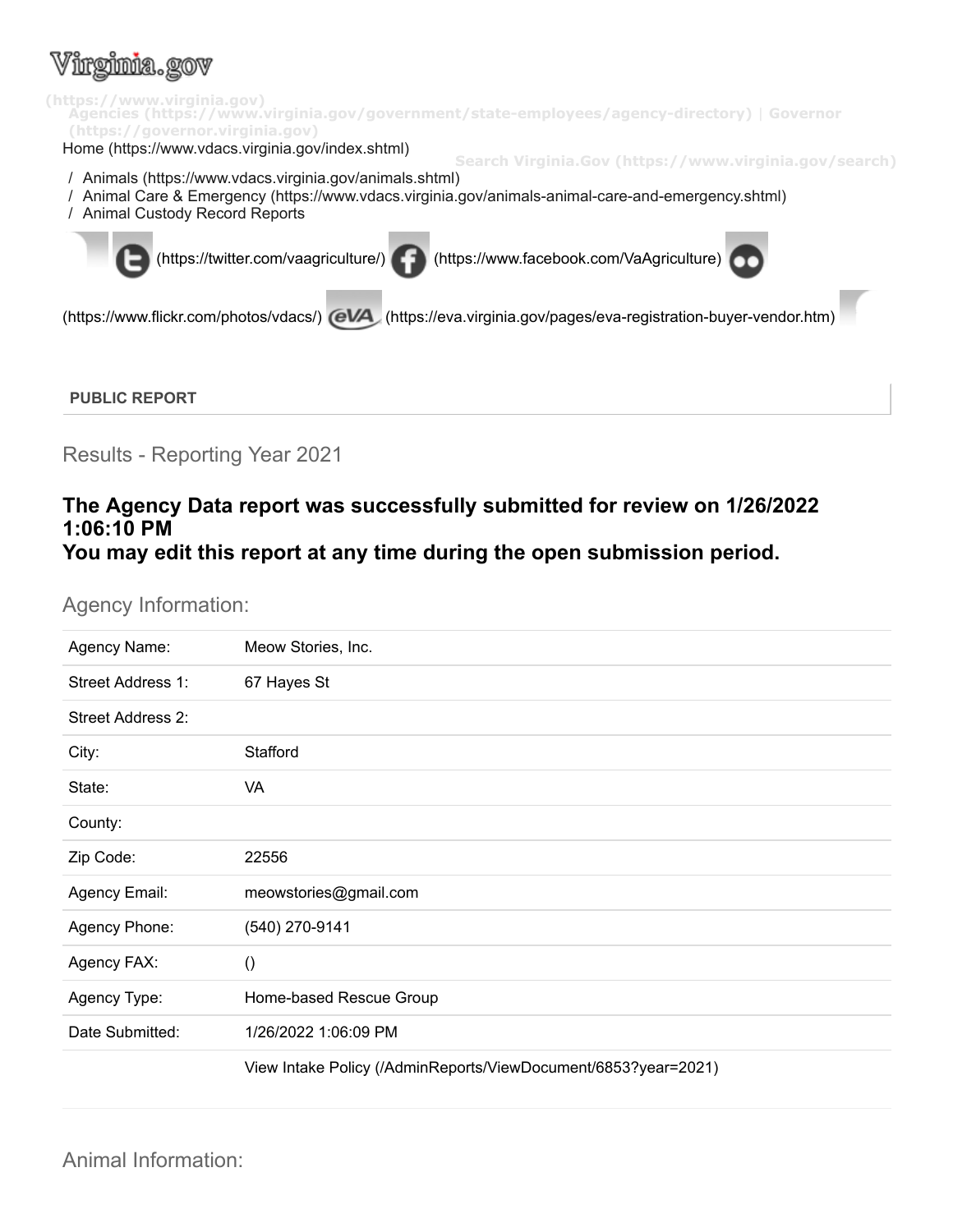## Reason for Custody

| Species                       | A<br>On Hand<br>January 1 | B<br>Stray  | $\mathsf{C}$<br>Seized | D<br><b>Bite Case</b><br>Quarantine | Е<br>Surrendered<br>by Owner | $\mathsf F$<br>Received<br>From<br>Another<br>Virginia<br>Releasing<br>Agency* | G<br>Received<br>From Out-<br>of-State<br>Releasing<br>Agency | H<br>Other**     | Total            |
|-------------------------------|---------------------------|-------------|------------------------|-------------------------------------|------------------------------|--------------------------------------------------------------------------------|---------------------------------------------------------------|------------------|------------------|
| Dogs                          | 0                         | $\mathbf 0$ | $\pmb{0}$              | $\pmb{0}$                           | $\mathbf 0$                  | $\mathbf 0$                                                                    | $\mathbf 0$                                                   | 0                | $\mathbf 0$      |
| Cats                          | 147                       | 125         | $\pmb{0}$              | $\pmb{0}$                           | 19                           | 469                                                                            | 401                                                           | 35               | 1,196            |
| Other<br>Companion<br>Animals | $\mathbf 0$               | $\pmb{0}$   | $\pmb{0}$              | $\pmb{0}$                           | $\boldsymbol{0}$             | $\pmb{0}$                                                                      | $\pmb{0}$                                                     | $\boldsymbol{0}$ | $\pmb{0}$        |
| Hybrid<br>Canines             | $\boldsymbol{0}$          | $\pmb{0}$   | $\pmb{0}$              | $\pmb{0}$                           | $\pmb{0}$                    | $\pmb{0}$                                                                      | $\pmb{0}$                                                     | $\boldsymbol{0}$ | $\boldsymbol{0}$ |
| Equine                        | $\pmb{0}$                 | $\pmb{0}$   | $\pmb{0}$              | $\pmb{0}$                           | $\mathbf 0$                  | $\pmb{0}$                                                                      | $\pmb{0}$                                                     | $\mathbf 0$      | $\pmb{0}$        |
| Livestock                     | $\pmb{0}$                 | $\mathbf 0$ | $\pmb{0}$              | $\pmb{0}$                           | $\pmb{0}$                    | $\pmb{0}$                                                                      | $\pmb{0}$                                                     | 0                | $\pmb{0}$        |
| Poultry                       | $\mathbf 0$               | $\mathbf 0$ | $\pmb{0}$              | $\mathbf 0$                         | $\mathbf 0$                  | $\mathbf 0$                                                                    | $\pmb{0}$                                                     | $\mathbf 0$      | $\mathbf 0$      |
| Total                         | 147                       | 125         | $\pmb{0}$              | $\pmb{0}$                           | 19                           | 469                                                                            | 401                                                           | 35               | 1,196            |

## Method of Disposition

| Species                       | J<br>Reclaimed<br>by Owner | K<br>Adopted | L<br>Transferred<br>to another<br>VA<br>Releasing<br>Agency*** | M<br>Transferred<br>to Out-of<br>State<br>Releasing<br>Agency | ${\sf N}$<br>Died While<br>in Custody | $\circ$<br>Euthanized | $\mathsf{P}$<br>Other**** | Q<br>On Hand<br>December<br>31 | Total       |
|-------------------------------|----------------------------|--------------|----------------------------------------------------------------|---------------------------------------------------------------|---------------------------------------|-----------------------|---------------------------|--------------------------------|-------------|
| Dogs                          | 0                          | $\pmb{0}$    | $\mathbf 0$                                                    | $\pmb{0}$                                                     | 0                                     | $\pmb{0}$             | $\mathbf 0$               | 0                              | $\mathbf 0$ |
| Cats                          | $\pmb{0}$                  | 1,002        | $\pmb{0}$                                                      | $\pmb{0}$                                                     | 41                                    | $\mathbf{1}$          | 28                        | 124                            | 1,196       |
| Other<br>Companion<br>Animals | $\mathbf 0$                | $\mathbf 0$  | $\mathbf 0$                                                    | 0                                                             | $\mathbf 0$                           | $\pmb{0}$             | $\pmb{0}$                 | 0                              | $\mathbf 0$ |
| Hybrid<br>Canines             | $\mathbf 0$                | $\mathbf 0$  | $\pmb{0}$                                                      | $\pmb{0}$                                                     | $\mathbf 0$                           | $\pmb{0}$             | $\pmb{0}$                 | 0                              | $\mathbf 0$ |
| Equine                        | $\mathbf 0$                | $\pmb{0}$    | $\pmb{0}$                                                      | $\pmb{0}$                                                     | $\mathbf 0$                           | $\pmb{0}$             | $\pmb{0}$                 | $\pmb{0}$                      | $\mathbf 0$ |
| Livestock                     | 0                          | $\mathbf 0$  | $\mathbf 0$                                                    | $\pmb{0}$                                                     | 0                                     | $\pmb{0}$             | $\pmb{0}$                 | $\mathbf 0$                    | $\pmb{0}$   |
| Poultry                       | 0                          | $\pmb{0}$    | $\pmb{0}$                                                      | $\pmb{0}$                                                     | $\mathbf 0$                           | $\pmb{0}$             | $\pmb{0}$                 | $\pmb{0}$                      | $\pmb{0}$   |
| Total                         | 0                          | 1,002        | 0                                                              | 0                                                             | 41                                    | 1                     | 28                        | 124                            | 1,196       |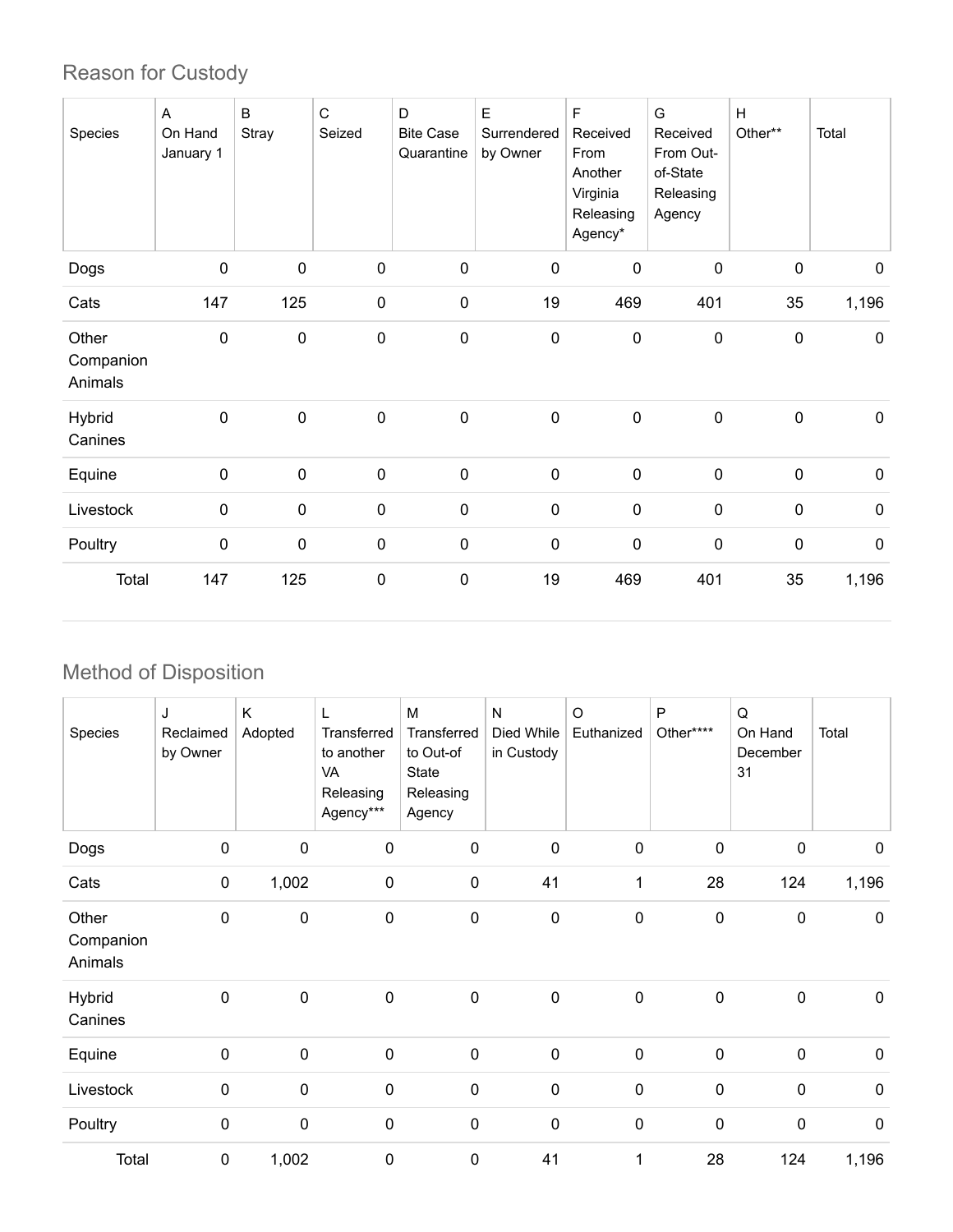Wildlife Received and Disposition Information:

| Submitted To Licensed<br>Rehabilitator | Liberated | Euthanized | On Hand December 31 | Total |
|----------------------------------------|-----------|------------|---------------------|-------|
|                                        |           |            |                     |       |

## Explanatory Notes: (if applicable)

#### **\* Column F: Names and addresses of Virginia releasing agencies from which animals were received.**

Pittsylvania Pet Center - Chatham, Virginia Glouchester Humane - Glouchester, Virginia King George Animal Shelter - King George, Virginia Sweet Virginia Barn Cats - Halifax County, Virginia T.C. Humane Society - Galax, Virginia Wise County Animal Shelter - Wise, Virginia Shenandoah VACS - Lyndhurst, Virginia NDAFR - Fredericksburg, Virginia Community Cats Rescue Network - Max Meadows, Virginia Friends of Russell County Animals - Russell County, Virginia Bedford County Animal Shelter - Bedford, Virginia Happy Tails - Abingdon, Virginia Buckingham County Animal Shelter - Buckingham, Virginia Tazwell County Animal Shelter - Tazwell, Virginia Emporia City Animal Shelter - Emporia, Virginia

\*\* Column H: Include other reasons for custody, i.e. births at the facility, or animals taken into custody for a **reason not designated by another category. An explanation is required.**

The 35 in Column H were born into rescue from pregnant momma cats.

#### **\*\*\* Column L: Names and addresses of Virginia releasing agencies to which animals were transferred.**

N/A

\*\*\*\* Column P: Include other methods of disposition, i.e. escaped, stolen, or otherwise not disposed of in a **method in accordance with Virginia code. An explanation is required.**

The 28 in Column P were fostered by a volunteer who was fired in May 2021 and she took those cats with her to adopt out herself. They were strays that she had trapped and fostered herself, and the rescue did not have the foster capacity to intake those at the time into other foster homes.

#### **Other miscellaneous explanatory notes:**

Of the 41 who died in care, 17 were kittens that were pulled from a VA facility on Memorial Day Weekend by fosters in SW VA and unfortunately had already been exposed to PanLeuk. 1 cat with a grade 5 heart murmur died in his sleep, the rest for very sick neonates or cats we took in that did not make it.